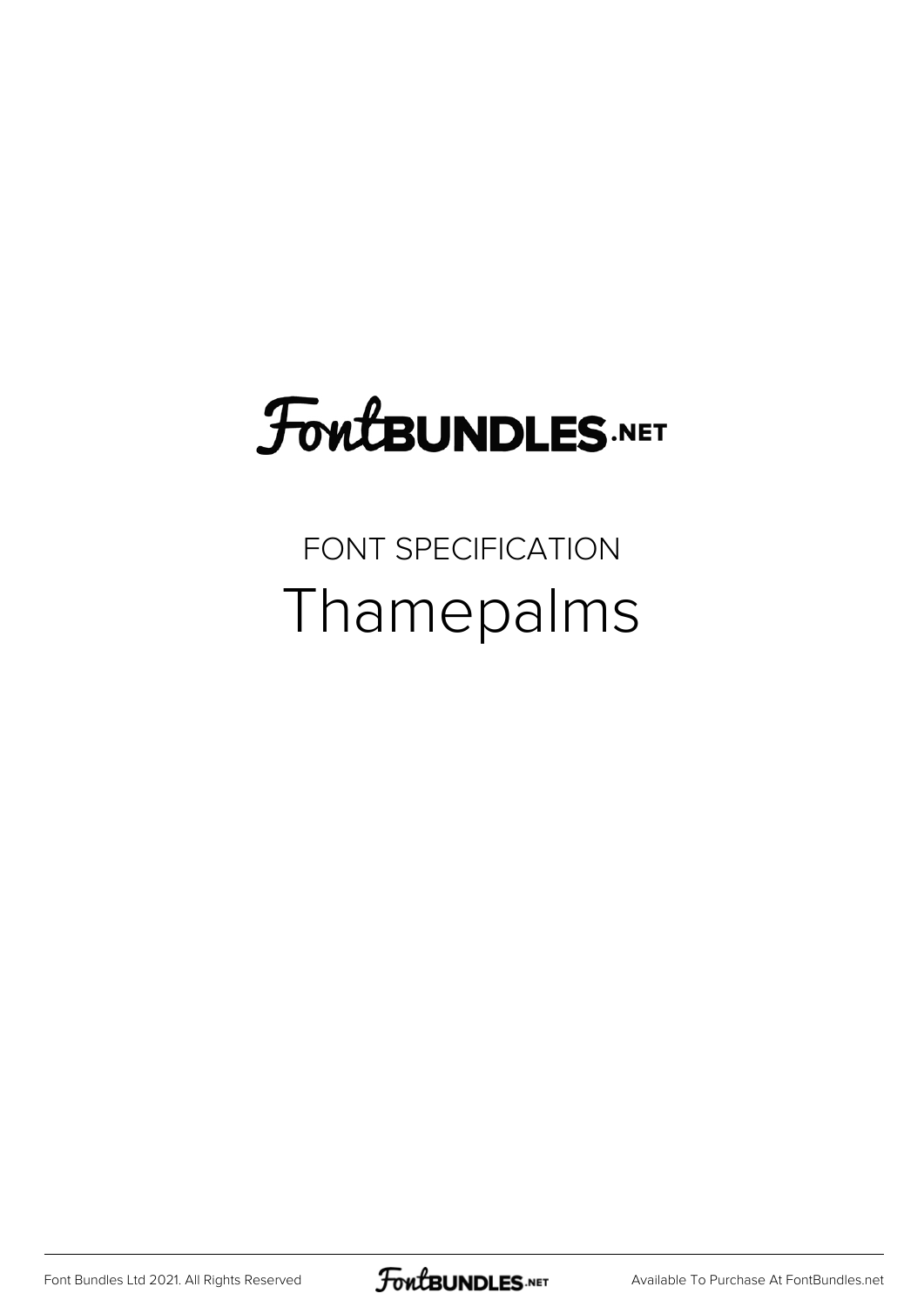### Thamepalms - Regular

**Uppercase Characters** 

BODEFGHJKLMNOPQRSTUV  $WXY92$ 

#### Lowercase Characters

Nedelghyklmnopgraturørg

#### **Numbers**



#### Punctuation and Symbols



#### All Other Glyphs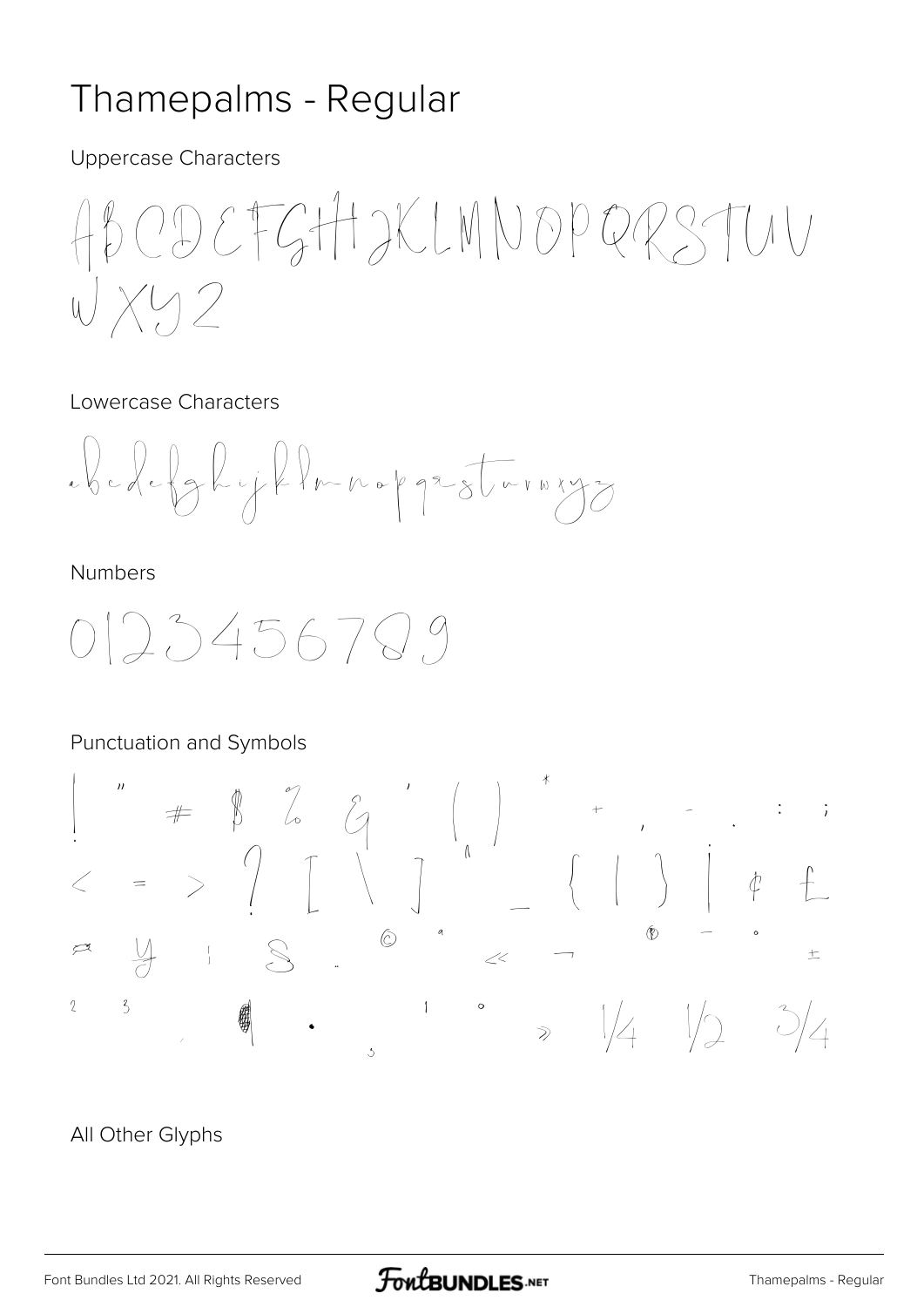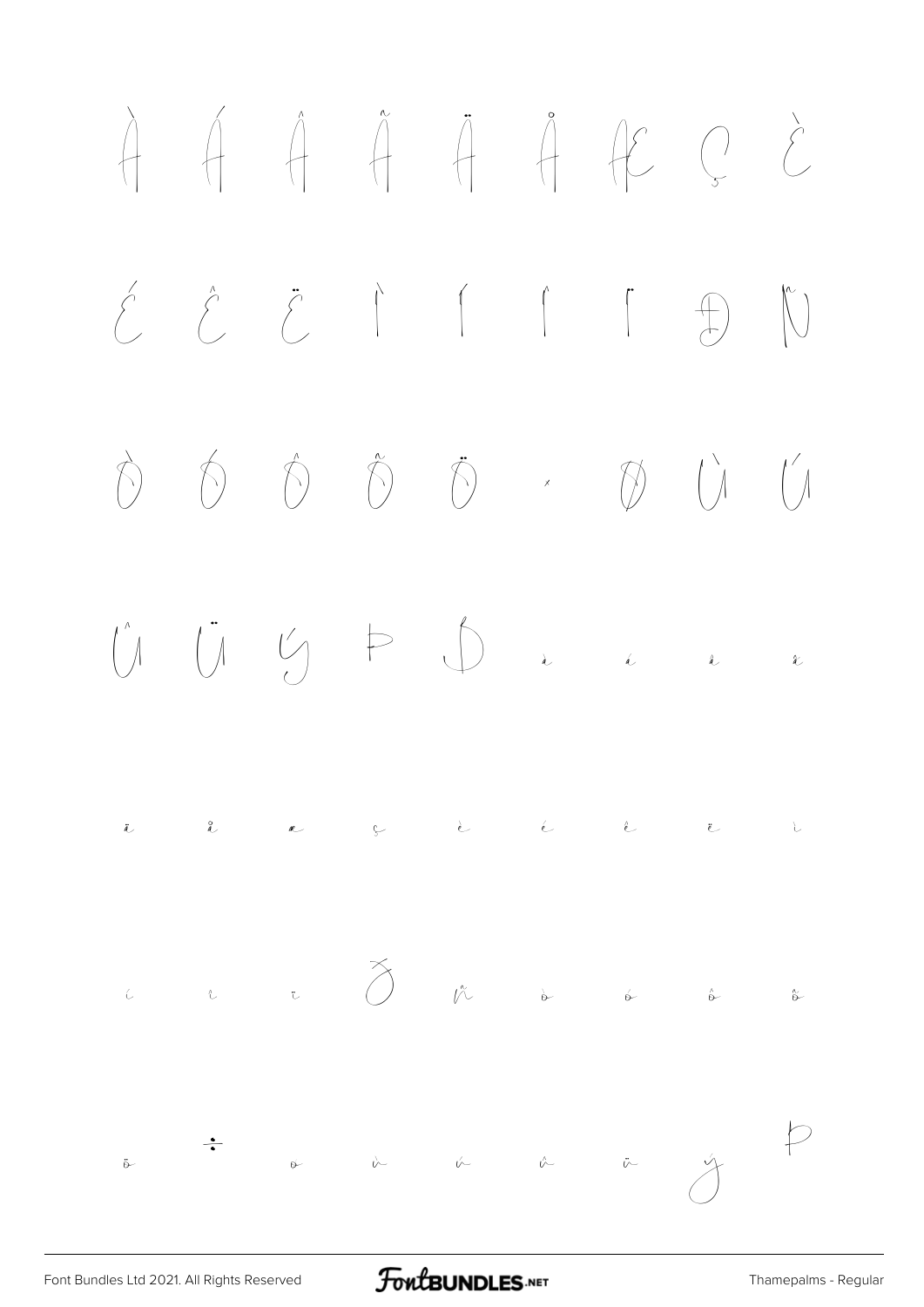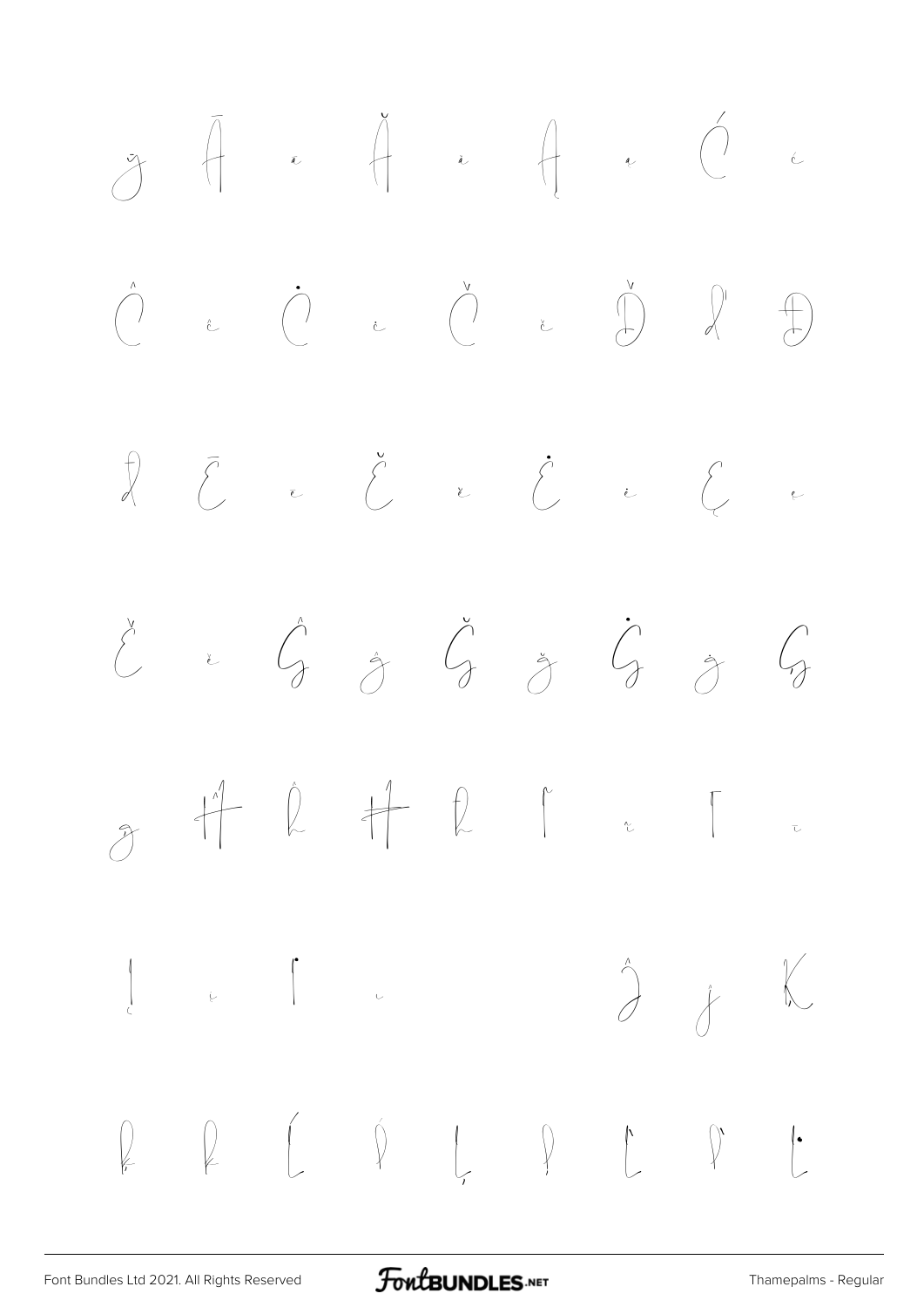

FontBUNDLES.NET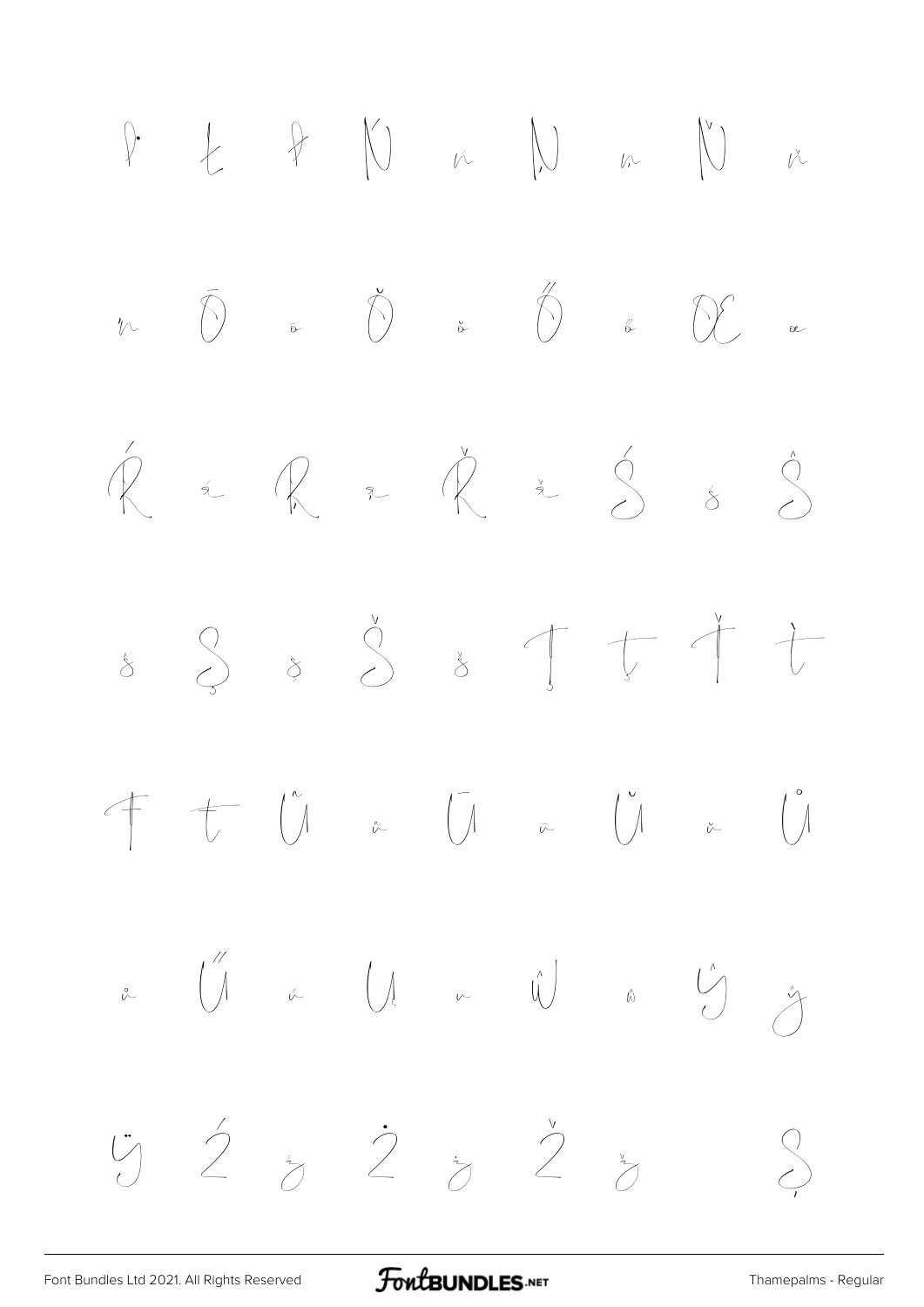